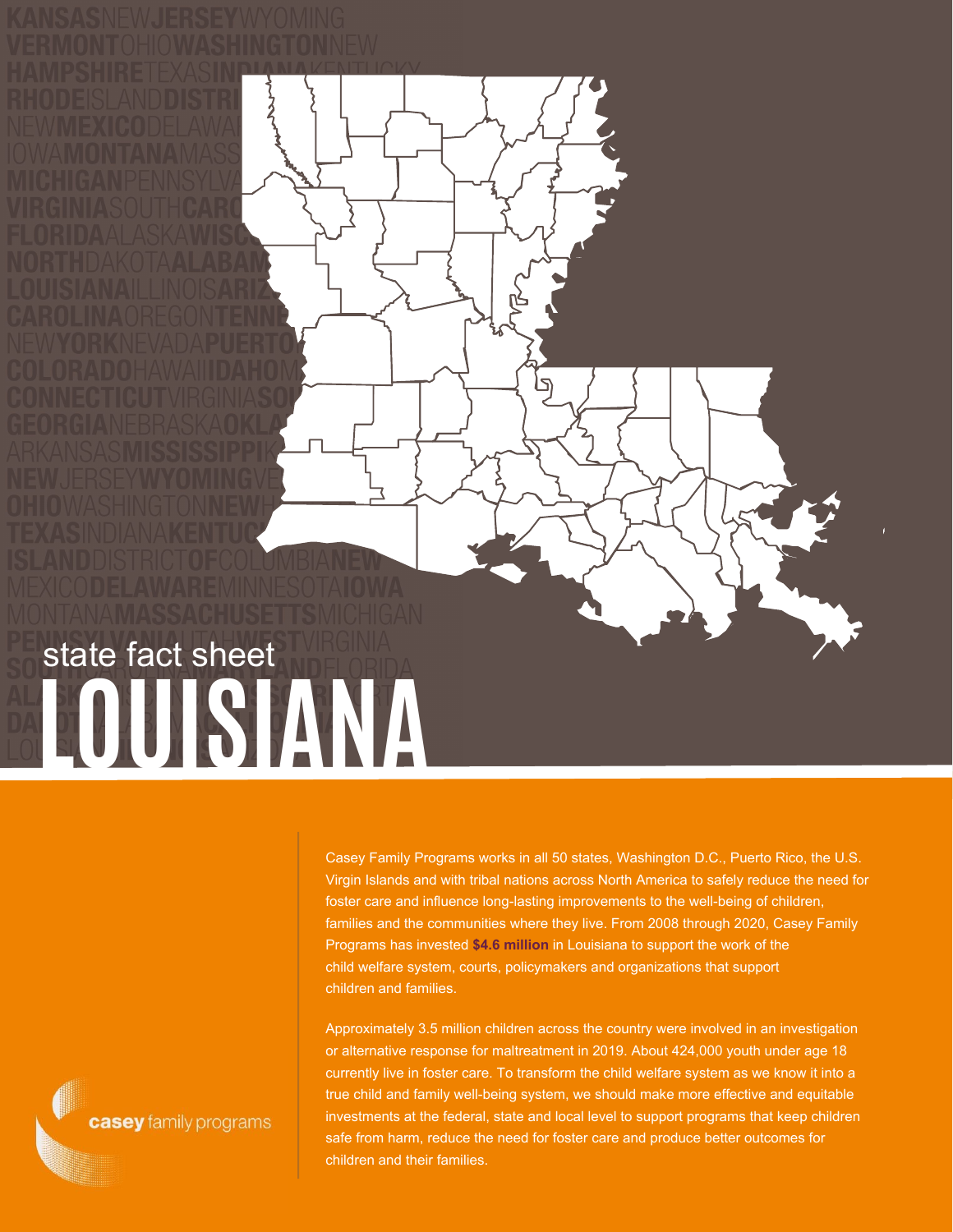We talk about a "foster care system," but the goal is to create a child and family well-being system that prevents abuse and neglect and helps every child grow up safely in his or her own family whenever possible. Rather than waiting for maltreatment to occur, we can improve the safety of children who have come to the attention of child protective services by helping their families with evidence-based and promising practices.

Across Louisiana in 2019, approximately:

## 27,346



Most states currently are limited to using the bulk of the \$9.8 billion in dedicated federal child welfare funding only for services related to foster care. The Family First Prevention Services Act of 2018 and the Family First Transition Act of 2019 provide states with the historic opportunity to invest federal funding to support preventive services, including substance abuse, mental health and parental skill training, so more children can remain safely at home. States and tribes now have access to new federal prevention resources to help keep children safe from harm in the first place by helping strengthen their families.

How federal child welfare funding is currently aligned in Louisiana\*:



 $\mathbf \Xi$ **CO** kin gs $\mathbf \Xi$ **CO** rtæ

r in

 $\, >$ c جا

c

hild

c $\bigcirc$ <u>u</u>  $\blacksquare$  $\mathbf{S}$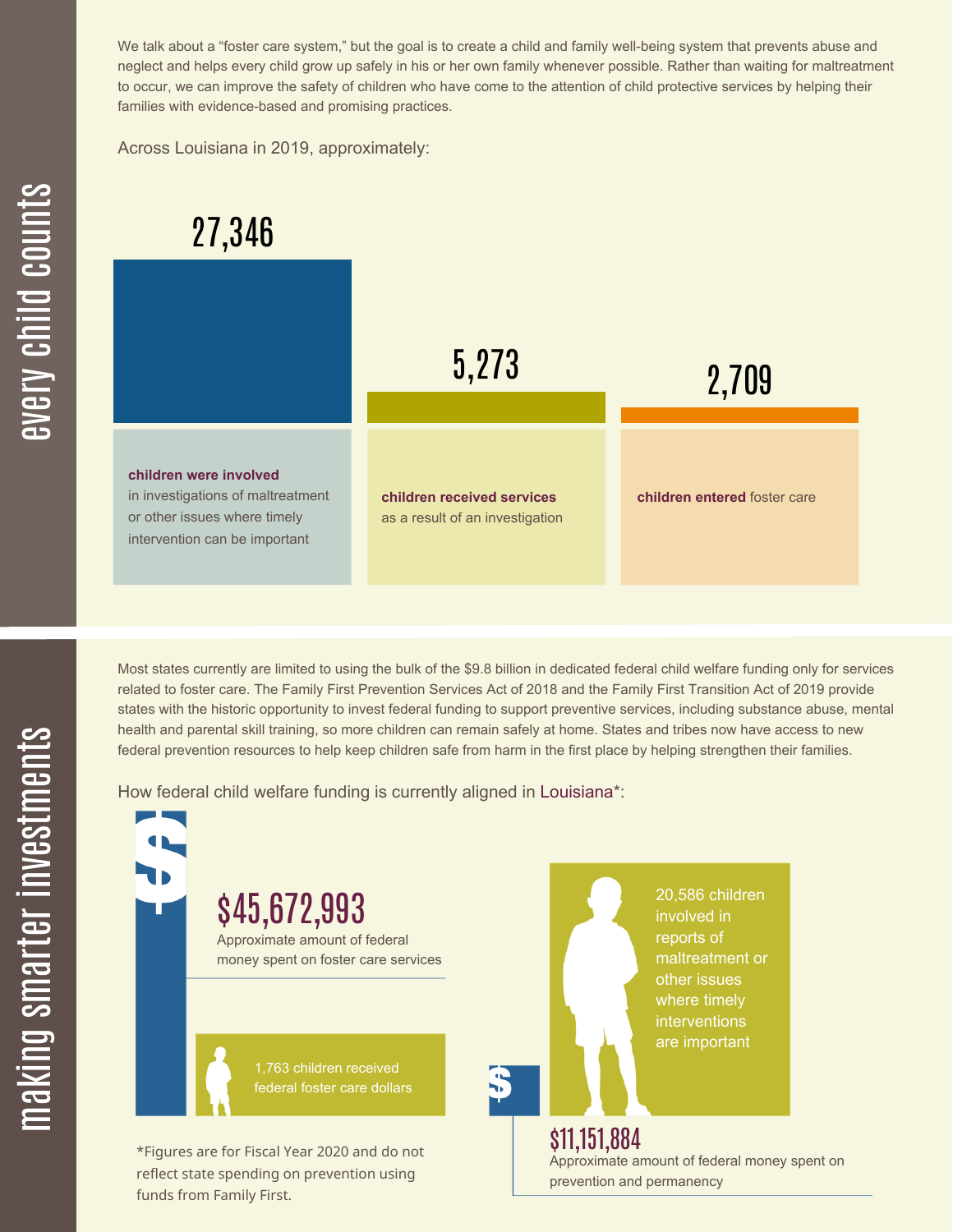Safety and effective response go hand in hand. Most children enter foster care due to neglect and other reasons — not because of physical or sexual abuse. In Louisiana, providing targeted and effective interventions as soon as possible, including by accessing new federal resources provided under the Family First Prevention Services Act and the Family First Transition Act, can safely allow children to remain with their families and thrive.

Reasons children in Louisiana enter foster care:



\*"Other" includes parental substance abuse, child substance abuse, child disability, child behavior problems, parent death, parent incarceration, caretaker inability to cope, relinquishment or inadequate housing.

97% of children in Louisiana do not experience a repeat occurrence of maltreatment within six months

What happens to children who end up in foster care? Most are safely reunited with their own family or extended family. A significant number are adopted. Under the Family First Prevention Services Act, communities can more easily invest in helping more children to grow up in safe, stable families by providing appropriate and timely services prior to the need for removal, or after they return home or have been adopted.

Among children in Louisiana who exited foster care in 2019:



 $\overline{\mathbf{C}}$  $\overline{\mathsf{Z}}$  $\overline{\mathbf{C}}$  $\equiv$  $\blacksquare$ e  $\boldsymbol{\mathcal{C}}$  $\overline{\mathbf{C}}$  $\overline{\phantom{a}}$  $\overline{\mathbf{C}}$  $\mathcal{C}$ <u>م</u>  $\equiv$ el<br>O  $\overline{\phantom{0}}$  $\blacksquare$ t<br>B mily

 $\overline{\mathbf{C}}$  $\leq$